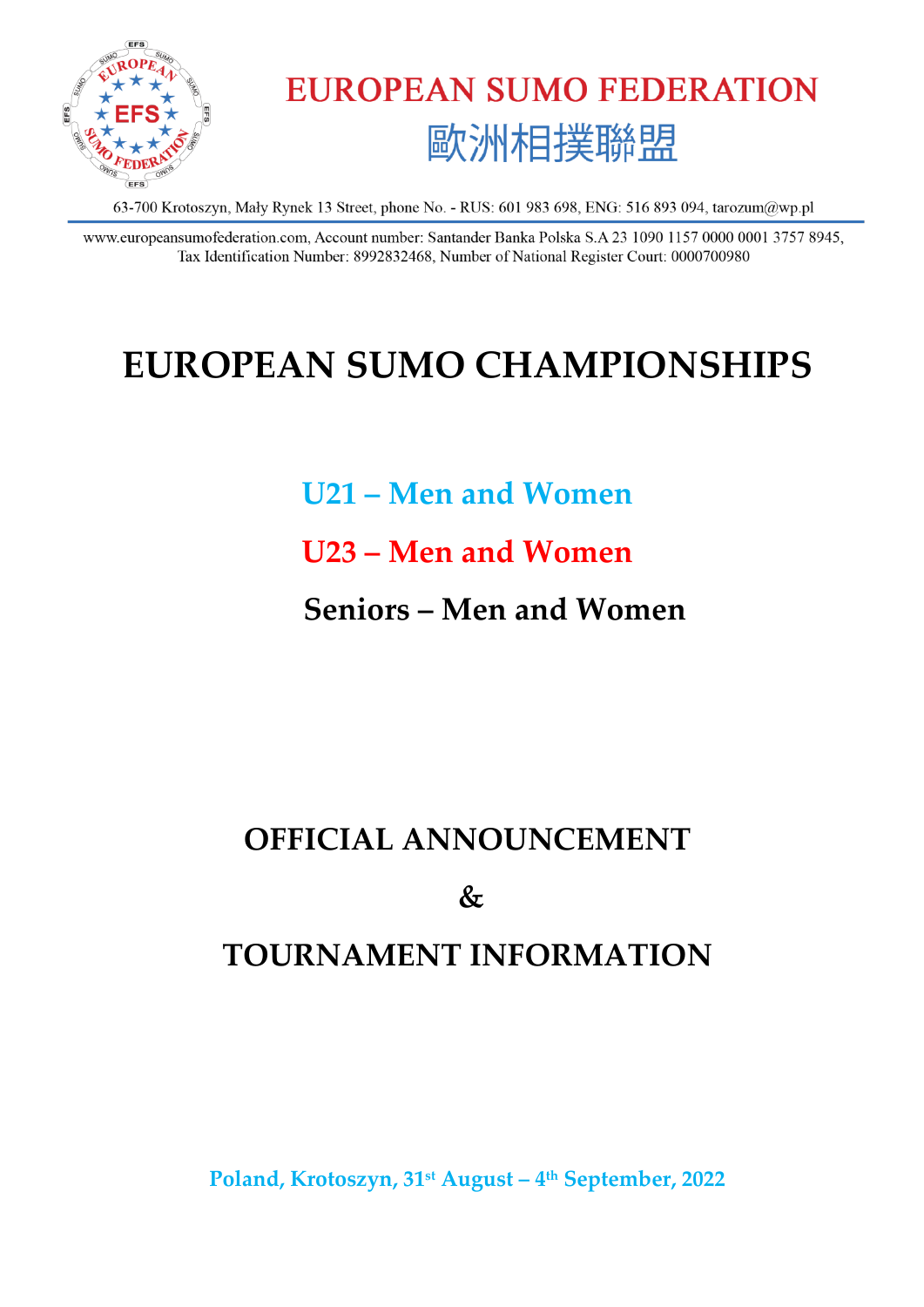## **I. PURPOSE:**

To internationally popularize and promote Sumo as well as establish mutual friendship and goodwill among participating European countries.

#### **II. CO-ORGANIZERS & SUPPORTERS:**

- Ministry of Sport and Tourism of Poland
- Marshal's Office of the Greater Poland Voivodeship
- The City of Krotoszyn
- The District of Krotoszyn
- European Sumo Federation
- Polish Sumo Federation
- Greater Poland District Sumo Federation
- Athletic Association "Rozum" in Krotoszyn

#### **III. IMPORTANT DATES:**

- 1. **May 15, 2022 -** to inform if the national sumo federation will participate in the ESC or not and deliver preliminary submission of entries by number of competitors per weight category.
- 2. **May 31, 2022 –** the deadline for sending referees application. The information about appointment will be sent till June 31, 2022.
- 3. **July 31, 2022** the deadline for hotel reservation.
- **4. July 31, 2022** the deadline for sending entry forms.
- 5. **August 15, 2022** the TUE deadline (see item Doping Control)
- 6. **August 15, 2022** the deadline for corrections in the entry forms (changing names of athletes due to injuries or other unpredictable circumstances).
- 7. **August 15, 2022** the dealdine for order meal onto the Sports Hall.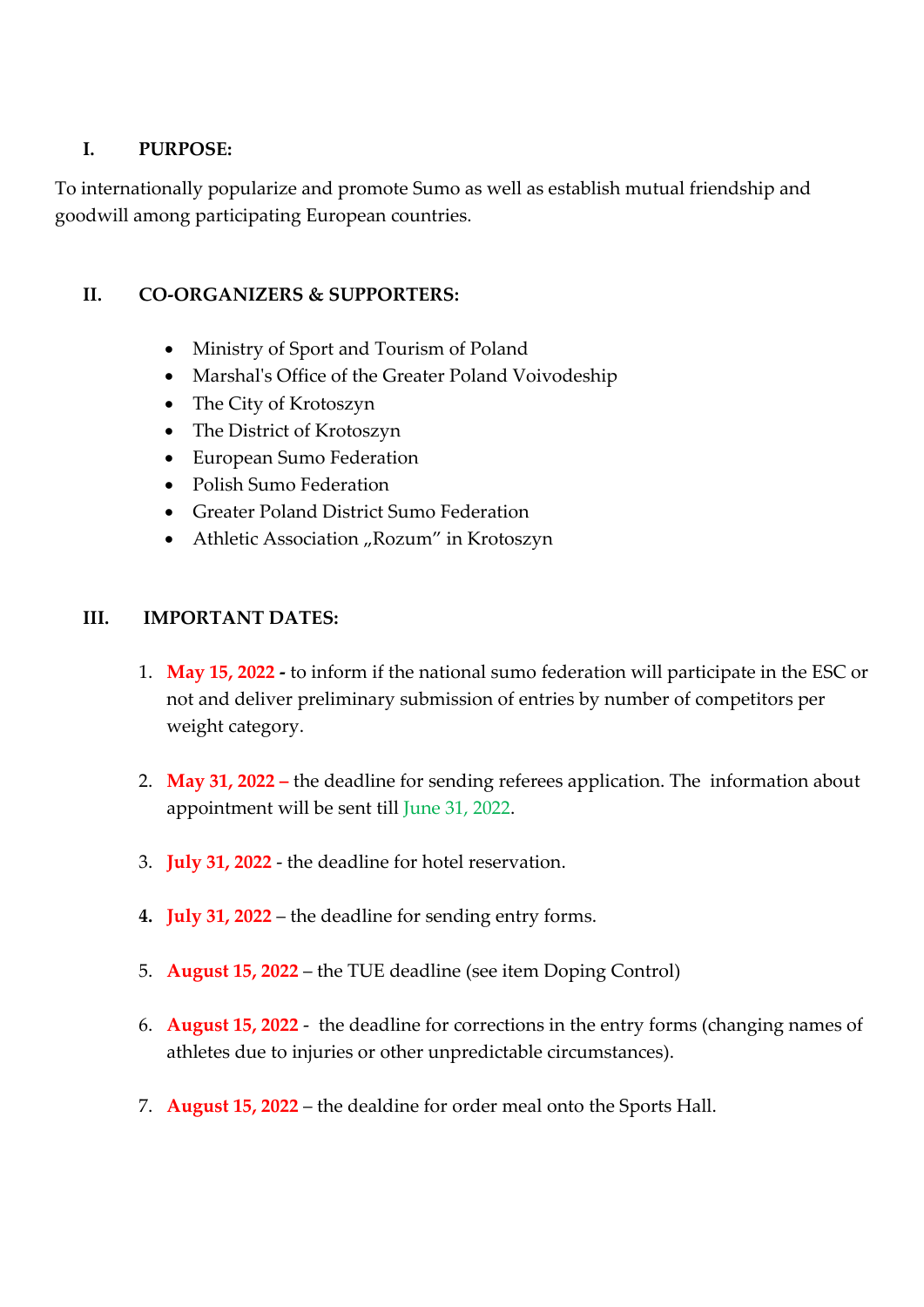## **IV. COMPETITION VENUE:**

Poland, Krotoszyn 63-700, Olimpijska 10 Street, Sports and Entertainment Hall.

# **V. THE TERMS OF PARTICIPATION:**

Participants shall be from national federations – members of the European Sumo Federation and countries approved by the EFS.

Competitors shall be men and women (U21, U23 and seniors) who are registered to the Sumo Federation of each participating country. A competitor may participate in the competition only under the nationality appearing on his passport.

There shall be 3 competitors participating in a team of a country for the team competition and 1 substitute (a minimum of 2 competitors are allowed to participate in the team competition).

Only accredited participants will have access to the field of play and the surrounding area. Below mentioned areas will be protected by security.

# **VI. ACCOMMODATION AND MEALS:**

Accreditation is available to all athletes, coaches, referees and officials. The participant's accreditation for the ESC is issued only on condition of accommodation in official hotels, provided by the organizer.

# **Accommodation costs:**

1. Hotel cat.  $A - 55 \in \text{/per person/per night}$  (include breakfast).

For single using of accommodation cat. A the cost of living is  $80 \text{ E/per}$  night.

2. Hotel. cat.  $B - 45 \epsilon$ /per person/per night (include breakfast). For single using of accommodation cat. A the cost of living is 70  $\epsilon$ /per night.

If you miss the booking deadline, the organizer may try to find the accommodation, but the price will be higher by 50 €/per person/per night.

# Cancellation policy:

In case of cancellation, charges will be made in the percentage of the total accreditation cost.

Cancellations made 6-13 days prior to check-in: 50%

Cancellations made 1-5 days prior to check-in: 100%

Cancellations made on the day of check-in or no-show: 100%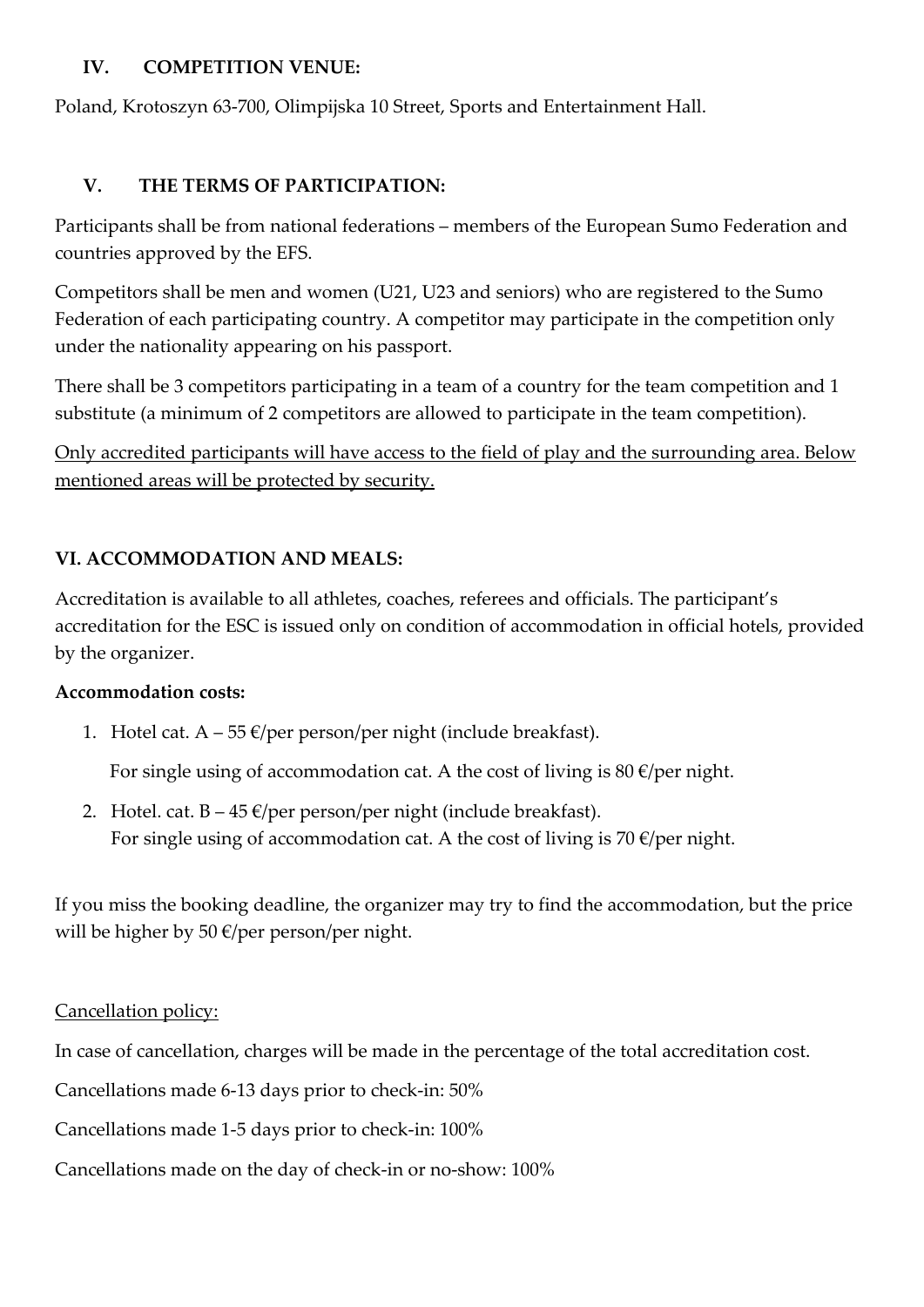**NB!** If participants do not use accommodations provided by the organizer, they will be required to pay a fee of  $\epsilon$  200 per person for accreditation otherwise they will not be allowed to participate.

**MEAL**: During the ESC, hot meals can be provided for participants in the Sports Hall. The cost is  $7 \in$ for. If you did not meet the deadline, you can also buy the meal by the price will be higher.

# **VII. TRANSPORT:**

Transportation shall be provided to all accredited participants who registered. Local transportation includes transport from and to airport in Wrocław and Poznań, hotel, competition and training venues and those other places where the events are held by the Organizers. These transportation arrangements are only made for accredited participants who stay in the official accommodations reserved through the Organizers. Transportation from other airports in Poland should be arrange and negotiate with the Organizers.

Non-local Travel: The cost of airline flights for all participating athletes and officials between the participating country and airports in Poland will be borne by the participating country.

# **VIII. APPLICATIONS:**

All documents must be completed and submitted for application by e-mail only:

- Individual Application Form (entry forms delivered by Organizers)
- Team Application Form (entry forms delivered by Organizers)
- Passport Information Form (in one form per country)
- ID Photos (jpg or pdf form, approximate 200 pixels/inch) (each individual)

Passport Copies (scanned in jpg or pdf form, indicating name, passport number, expiry date, photo) (each individual)

- Accommodation Sheet (one form per country)
- Referees Application

**Above mentioned documents has to be sent to Secretariat of European Sumo Federation, e-mail: [tarozum@wp.pl.](mailto:tarozum@wp.pl)**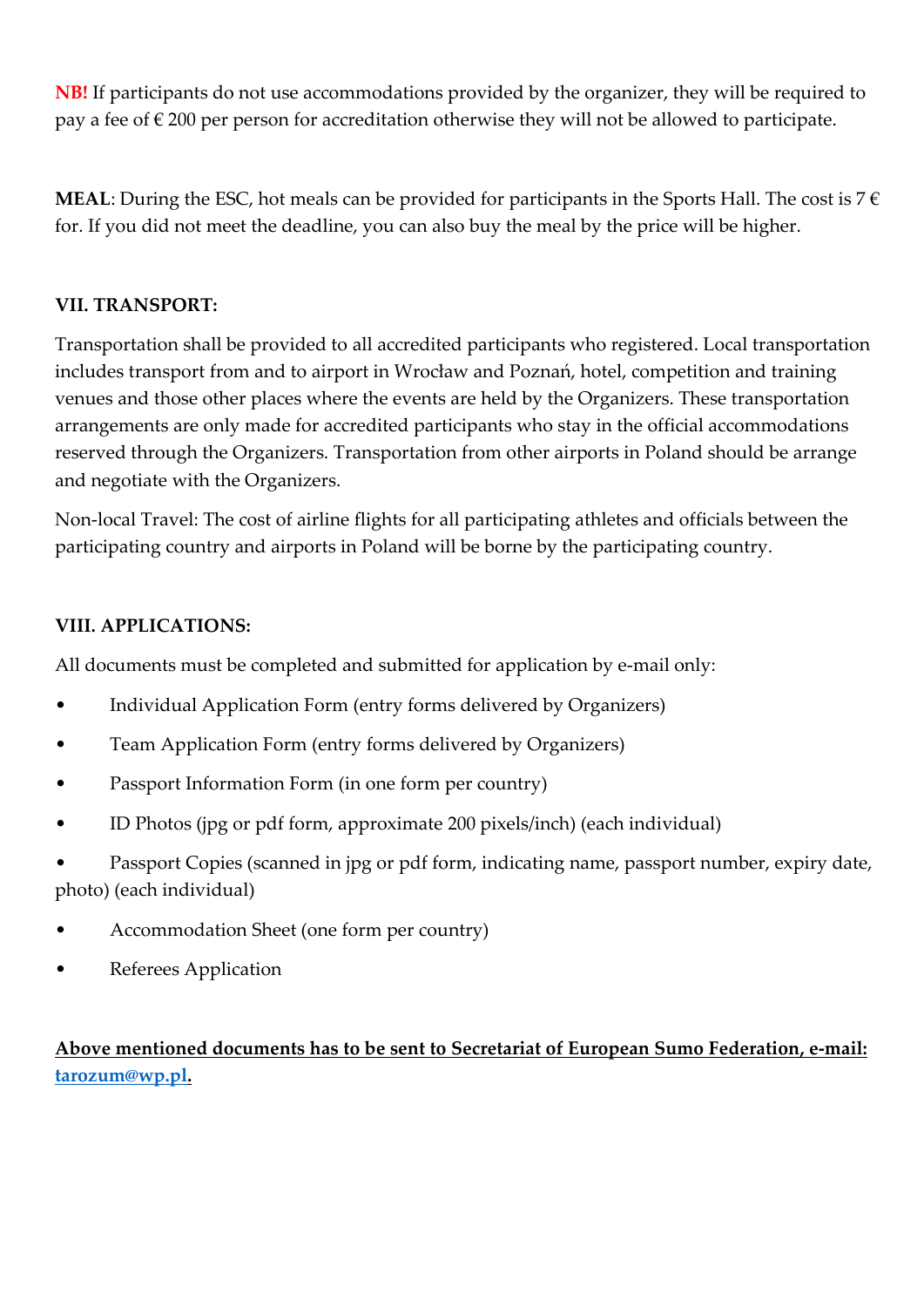#### **IX. FEES:**

#### **Entry Fees:**

- 1. U21 of €40.00 per individual start and team of €50,00.
- 2. U23 of €40.00 per individual start and team of €50,00.
- 3. SENIORS of € 60.00 per individual start and team of € 100,00.

Entry fees should be paid during accreditation to Committee: Mr. Rolf Rotnes (Treasuer of EFS), Mrs. Magdalena Pawlik (Senior Manager of EFS) under supervision of Mr. Riho Rannikmaa (Secretary General of EFS).

Coaches, referees, guests, officials do not need to pay this entry fee.

**EFS membership Fee:** € 150. The Federations, which did not pay membership fee for 2021 are obligated to cover this costs too.

#### **X. COMPETITION RULES:**

#### **The weigh – in procedure:**

Will be organized in two separate rooms – one for women and one for men. Moreover, the male athletes take part in this procedure wearing short leggins. Taking off it is not allowed. The weight, which will be shown by scale, will be reduce of 100 gram/per every male athlete as a weight of leggins. The female athletes have to wear a leotard. Taking of it is not allowed. The weight, which will be shown by scale, will be reduce of 200 gram/per every female athlete as a weight of leotard.

#### **Tournament system:**

The tournament shall be conducted based on the Regulations on Competition and Regulations on Refereeing of the International Sumo Federation and European Sumo Federation. ESC will be organized in accordance with system of EFS – if amount of athletes in weight category will be less than or equal 5, will be used round robin system, if more – double repechage. EFS ensure computer and computer program to run tournament.

#### **Referees issues:**

ESF will designate Head Referee of tournament and person, who will manage computer program. All national federations may nominate candidate for being referee by sending application. After verification of application by Chief of Referee in cooperation with designed Head Referee of ESC and Vicepresident of refeering matters of EFS, EFS will announced referees. Sending the application does not mean that referee will work during the tournament. Work of referees will be paid by European Sumo Federation and the rate will depends on job evaluation.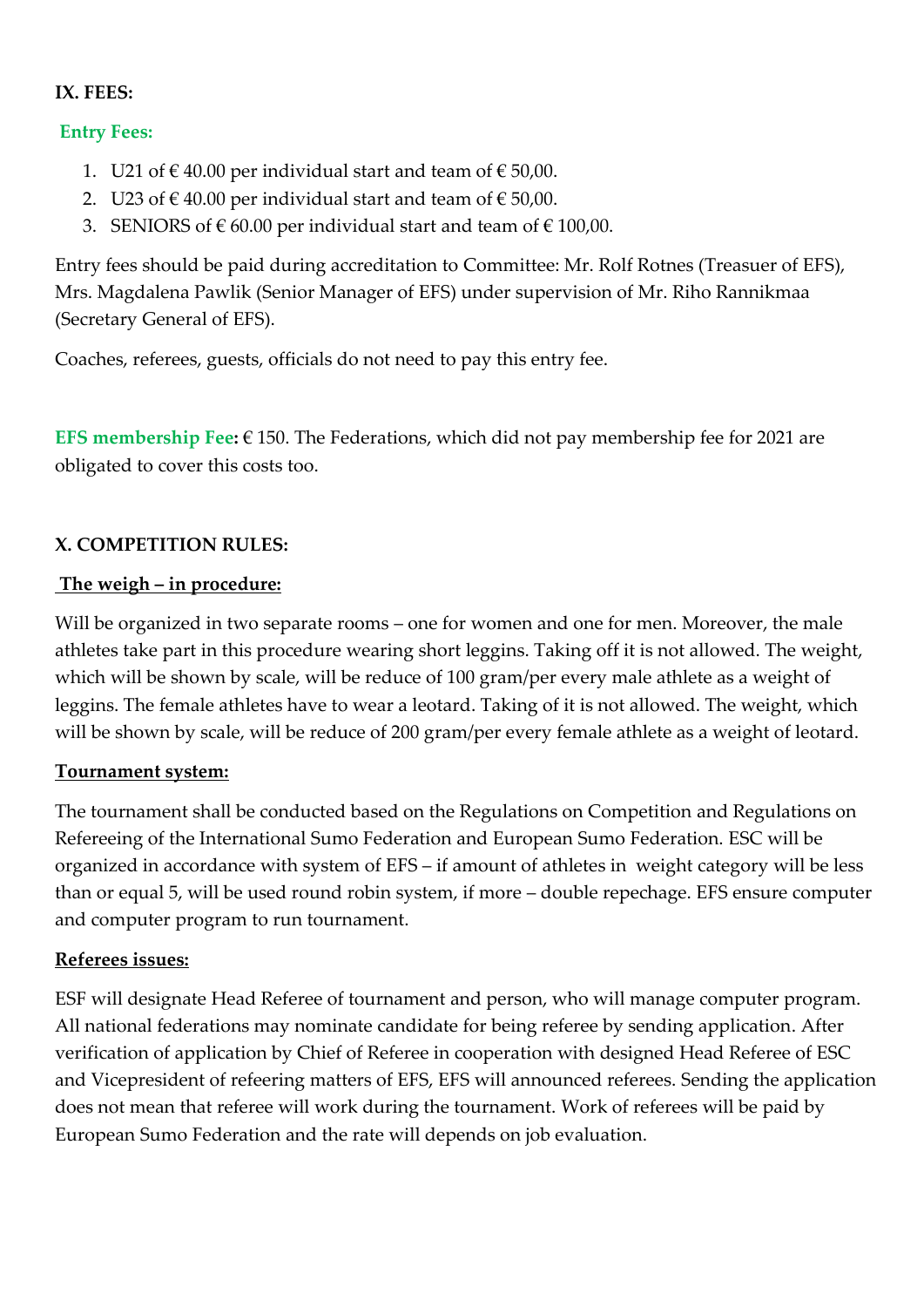To ensure impartial refereeing, the Head Referee will be appointed by the ESF from a country other than the organizer of the European Sumo Championships.

# **Athletes' outfit:**

• Competitors must wear mawashi (white or black) approved by the European Sumo Federation.

The underpants may be worn by male competitors but must be in black colour only. Other colours are not allowed. The length of the underpants must cover half of the thigh, but can not cover the knees.

• Female competitors must wear a leotard under the mawashi. The colour of the leotard is not restricted.

• Each competitor is responsible for bringing his own mawashi, underpants or leotard.

• Country identification (Zekken) supplied by the host federation must be worn.

# **Other rules:**

• A maximum of 3 competitors (Senpo, Chuken, and Taisho) and 1 substitute may register for the Team Competition in the tournament. There is no weight limit.

In the team competition, the championships shall be determined through the tournament system.

• The best 4 men team and 4 women team – medal winners of the European Sumo Championships 2021 shall be seeded.

• A substitute competitor may be swapped in the team competition only once.

(1) Medal winners of European Sumo Championships 2021 in every age group will be seeded.

(2) In the Individual Competition, participants shall be separated into the following competition classes for tournament matches:

# W/U21 (born 2001 – 2004)

-50kg (2), -55 kg (2), -60kg (2), -65kg (2), -73kg (2), -80kg (2), +80kg (2), Open (2);

M/U21 (born 2001 – 2004)

-70kg (2), -77kg (2), -85kg (2), -92kg (2), -100kg (2), -115 kg (2), +115kg (2), Open (2);

# W/U23 (born 1999 – 2004)

-50kg (2), -55kg (2), -60kg (2), -65kg (2), -73kg (2), -80kg (2), +80kg (2), Open (2);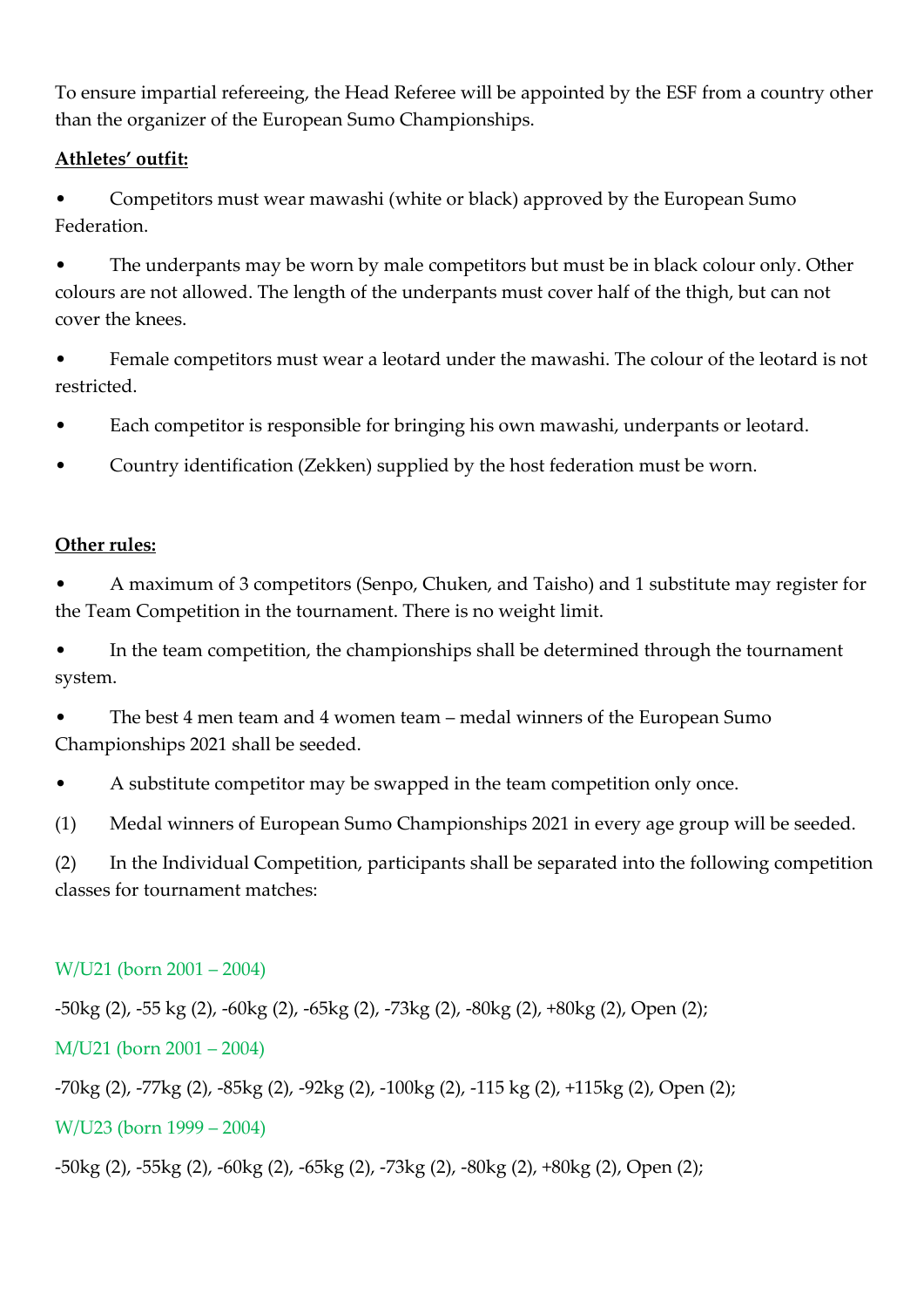#### M/U23 (born 1999 – 2004)

-70kg (2), -77kg (2), -85kg (2), -92kg (2), -100kg (2), -115kg (2), +115 kg (2), Open (2);

Senior/W (born 2004 and older)

-50kg (2), -55kg (2), -60kg (2); -65kg (2), -73kg (2), -80kg (2), +80kg (2), Open (2);

Senior/M (born 2004 and older)

-70kg (2), -77kg (2), -85kg (2), -92kg (2), -100kg (2), -115kg (2), +115 kg (2), Open (2);

Competitors in the individual competition are also able to participate in the team competition. Up to two competitors from one country can compete in one weight category.

A coach may be a competing participant.

#### **XI. COMPETITION PROGRAM:**

| AUGUST, 31 (Wednesday)                                                                                                          |                            |                           |  |  |
|---------------------------------------------------------------------------------------------------------------------------------|----------------------------|---------------------------|--|--|
|                                                                                                                                 |                            |                           |  |  |
| $12:00 - 17:00*$                                                                                                                | Accreditation and weigh -  | Sports and                |  |  |
| *in an agreed case - time of arrival by plane, in<br>agreement with the organizer, it is possible to<br>extend the weight time. | in for U21, U23, Seniors.  | <b>Entertainment Hall</b> |  |  |
| $18:30 - 20:00$                                                                                                                 | Technical meeting and draw | Sports and                |  |  |
|                                                                                                                                 | for U <sub>21</sub>        | <b>Entertainment Hall</b> |  |  |
| $20:00 -$                                                                                                                       | Dinner for accredited      |                           |  |  |
|                                                                                                                                 | participants               |                           |  |  |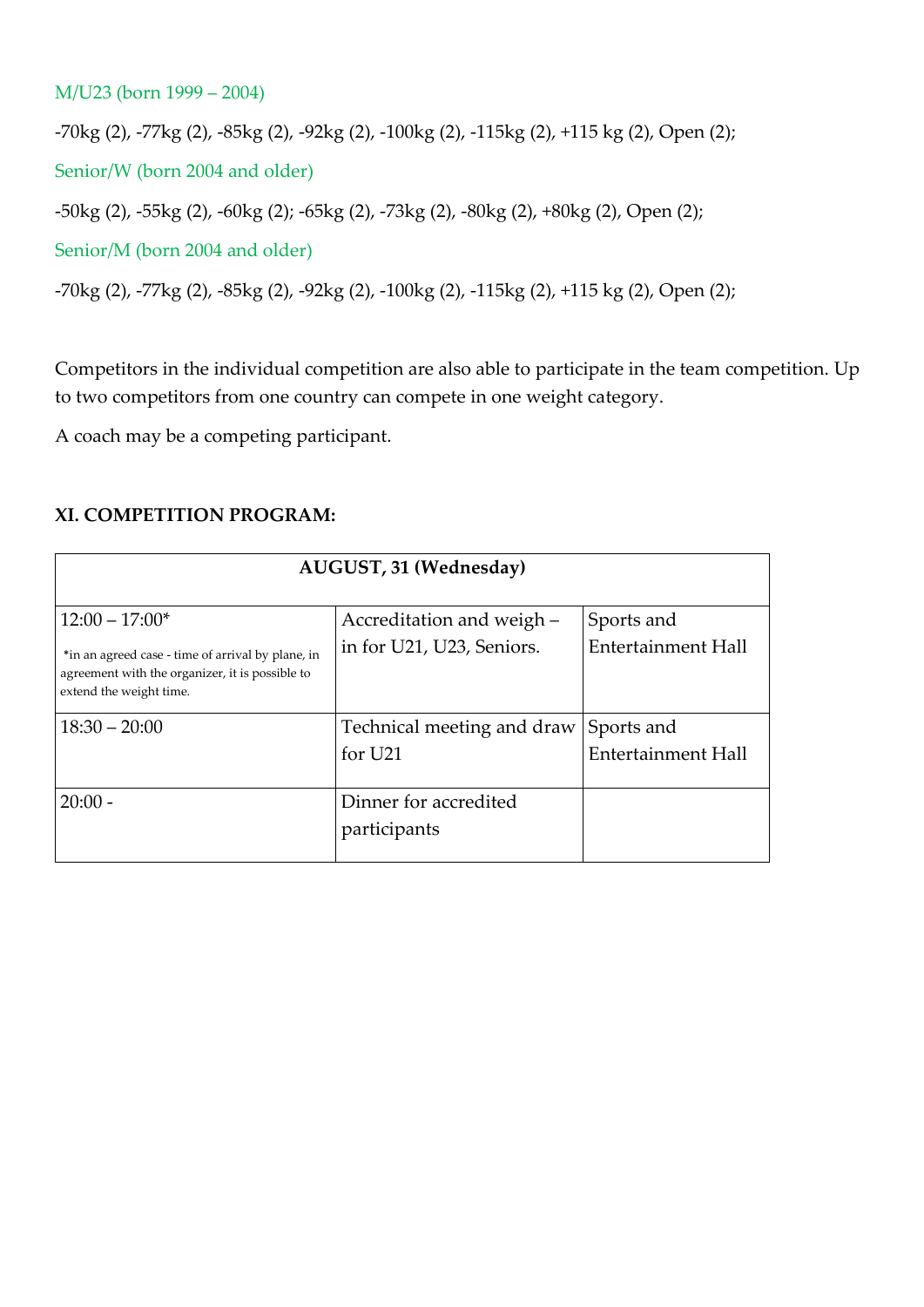| SEPTEMBER, 1 (Thursday)                                                                                                                             |                                                                        |                                         |  |  |
|-----------------------------------------------------------------------------------------------------------------------------------------------------|------------------------------------------------------------------------|-----------------------------------------|--|--|
| $9:00 - 10:00$                                                                                                                                      | Referee Seminar                                                        | Sports and<br><b>Entertainment Hall</b> |  |  |
| $10:00 - 15:00$                                                                                                                                     | Competition: U21, Men and<br>Women                                     | $-1/$                                   |  |  |
| $15:00 - 16:00$                                                                                                                                     | Opening Ceremony of U21                                                | $-1/$                                   |  |  |
| $16:00 -$                                                                                                                                           | Continuation of<br>competition, after all fights<br>awarding ceremony. | $-1/$                                   |  |  |
| $17:00 - 18:00*$<br>*in an agreed case - time of arrival by plane, in<br>agreement with the organizer, it is possible to<br>extend the weight time. | Weigh - in for U23 and<br>Seniors                                      | $-1/$                                   |  |  |
| $19:00 - 20:00$                                                                                                                                     | Technical meeting and draw<br>for U23                                  | $-1/$                                   |  |  |
| <b>SEPTEMBER, 2 (Friday)</b>                                                                                                                        |                                                                        |                                         |  |  |
| $9:00 - 10:00$                                                                                                                                      | Referee Seminar                                                        | Sports and<br><b>Entertainment Hall</b> |  |  |
| $10:00 -$                                                                                                                                           | Competition: U23, Men and<br>Women, after fights<br>Awarding ceremony  | $-1/1-$                                 |  |  |
| $16:00 - 17:30*$<br>*in an agreed case - time of arrival by plane, in<br>agreement with the organizer, it is possible to<br>extend the weight time. | Weigh – in for Seniors                                                 | $-1/$                                   |  |  |
| $19:00 - 20:00$                                                                                                                                     | Technical meeting and draw<br>for Seniors                              | $-1/$                                   |  |  |
| $20:00 -$                                                                                                                                           | Dinner for accredited<br>participants                                  |                                         |  |  |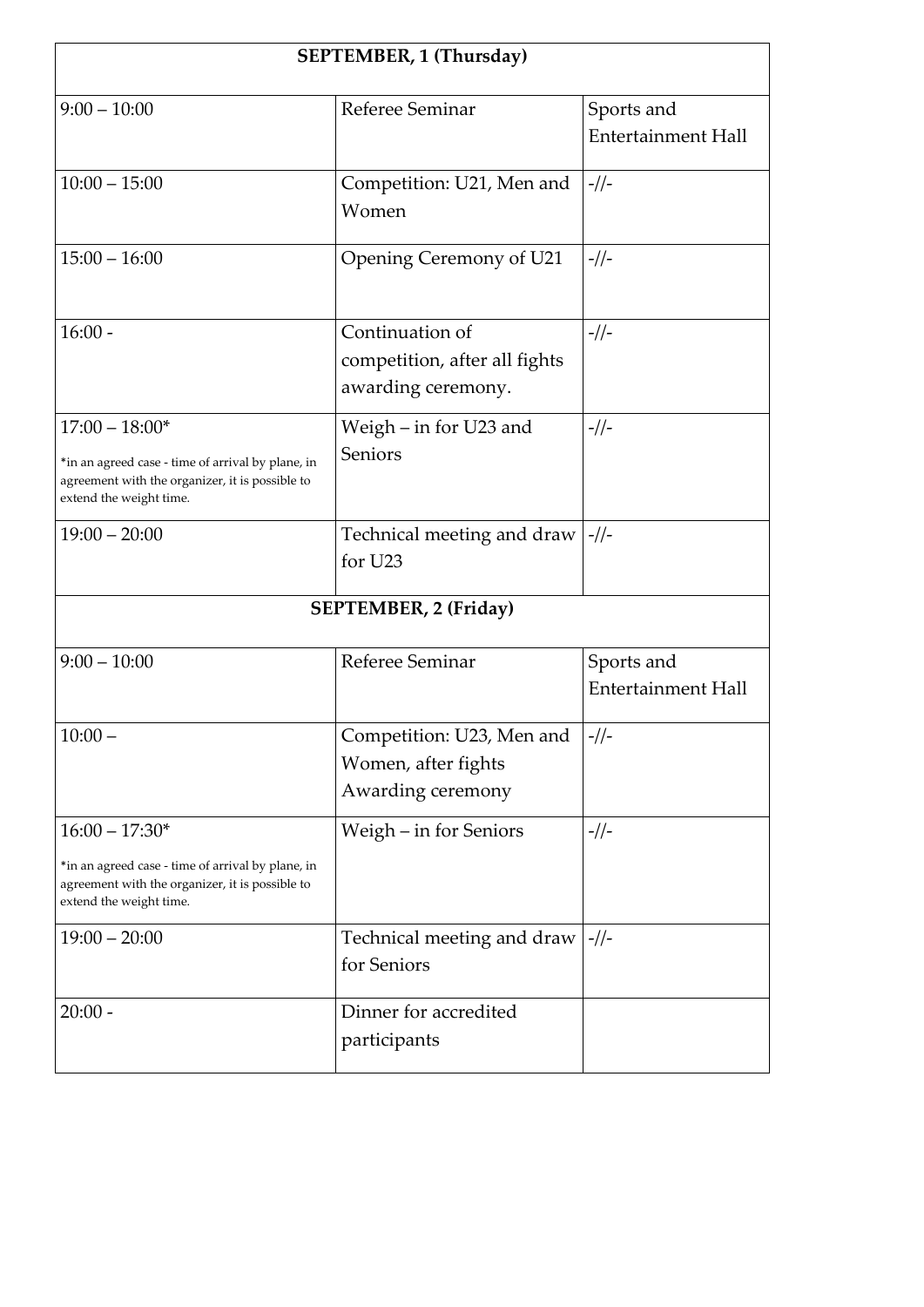| <b>SEPTEMBER, 3 (Saturday)</b> |                                                                                                              |                                         |  |  |
|--------------------------------|--------------------------------------------------------------------------------------------------------------|-----------------------------------------|--|--|
| $9:00 - 10:00$                 | Referee Seminar                                                                                              | Sports and<br><b>Entertainment Hall</b> |  |  |
| $10:00 - 15:00$                | Competition: Senior, Men<br>and Women (without open<br>and team), after fights<br>Awarding ceremony          | $-1/$                                   |  |  |
| $15:00 - 16:00$                | Opening ceremony of ESC<br>of Seniors                                                                        | $-1/$                                   |  |  |
| $16:00 -$                      | Continuation of<br>competition, after all fights<br>awarding ceremony.                                       | $-1/1$                                  |  |  |
| 17:00                          | The deadline for delivery<br>information about<br>participant of senior cat.<br>open and team                | $-1/$                                   |  |  |
| <b>SEPTEMBER, 4 (Sunday)</b>   |                                                                                                              |                                         |  |  |
| $9:00 - 10:00$                 | Board of EFS Meeting                                                                                         | Sports and<br><b>Entertainment Hall</b> |  |  |
| $10:00 - 11:30$                | <b>General Assembly of EFS</b>                                                                               | $-1/1 -$                                |  |  |
| $11:30 - 12:00$                | Information about changes<br>in open and team<br>competition and draw of<br>seniors open and seniors<br>team | $-1/$                                   |  |  |
| $12:30 -$                      | Fights in seniors open and<br>team competition, after this,<br>Awarding ceremony                             | $-1/$                                   |  |  |
| $19:00 -$                      | Sayonara party                                                                                               | $-1/$                                   |  |  |